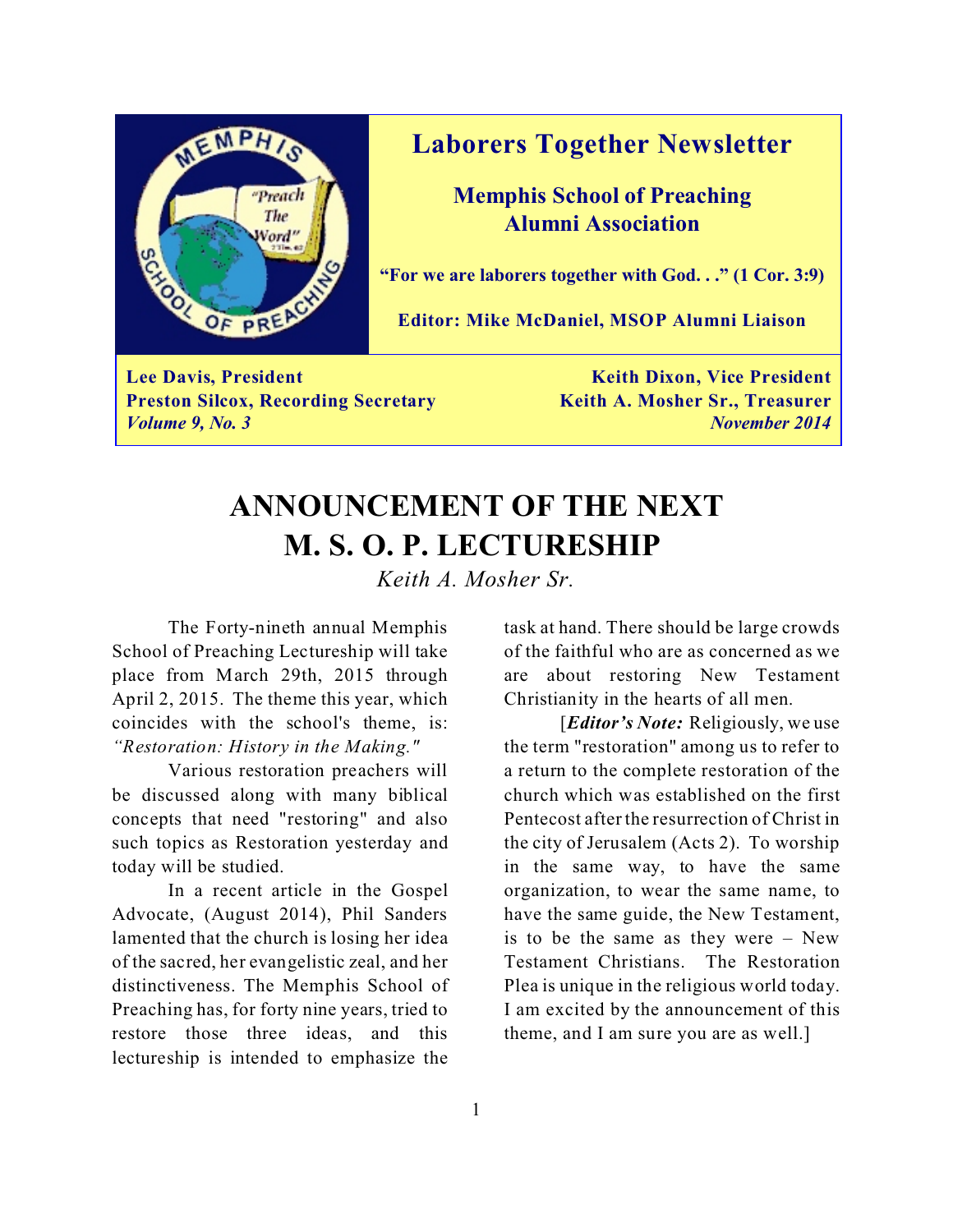

# *FROM THE DIRECTOR B. J. Clarke*

The second quarter of the 2014-2015 school year has now begun. Much good was accomplished last quarter.

### **MOST Program**

We launched the MOST program which stands for **M**emphis School of Preaching **O**ngoing **S**piritual **T**raining. In years past, this had been known as our "Third Year Program" because those who graduated from the two-year program at MSOP could take a year's worth of additional classes, one day a week, and, upon completion, receive a "Third Year Diploma." This will still be a part of the MOST program but, in truth, these classes have not been, and are not now, limited only to those who have completed the two-year program. The classes are open to all interested Bible students.

The Fall classes began on September 18<sup>th</sup> and continue every Thursday through December  $11<sup>th</sup>$  with the exception being November 27<sup>th</sup> for Thanksgiving. Classes meet in room 405 on campus. Classes are also offered online [\(www.msop.org](http://www.msop.org))) for those who cannot attend in person. The classes may be viewed live, or later, at a more convenient time for the student. The classes may be audited or taken for credit. [Please email Dan Cates at dcates $@$ msop.org for details on how to take part on-line].

### **Fall Graduation**

Two of our students recently finished their course work and completed their studies. One of them, Timothy Glasshof, was awarded the Most Outstanding Student Award at the MSOP Graduation Ceremony in June. He is an excellent student with a wonderful family, and will be working with the church in Farmington, Missouri.

The other student, Emmanuel George, will bless many by returning to India after two years of study at MSOP. He will take the Gospel of Christ to souls who are hungering and thirsting for someone to tell them the truth that makes men free (Jn. 8:32).

#### **World Missions Program**

We are pleased to have two students enrolled in our one-year World Missions Program. Sao Joseph (from Sierra Leone) and Efrain Aranda (from Mexico) are graduates of the two-year program, but are busily engaged in studying a concentrated curriculum designed to prepare them for the mission field. This program, like our regular two-year program, is tuition free! If you know of someone who is preparing to go to the mission field, why not encourage them to attend the World Missions Program at MSOP?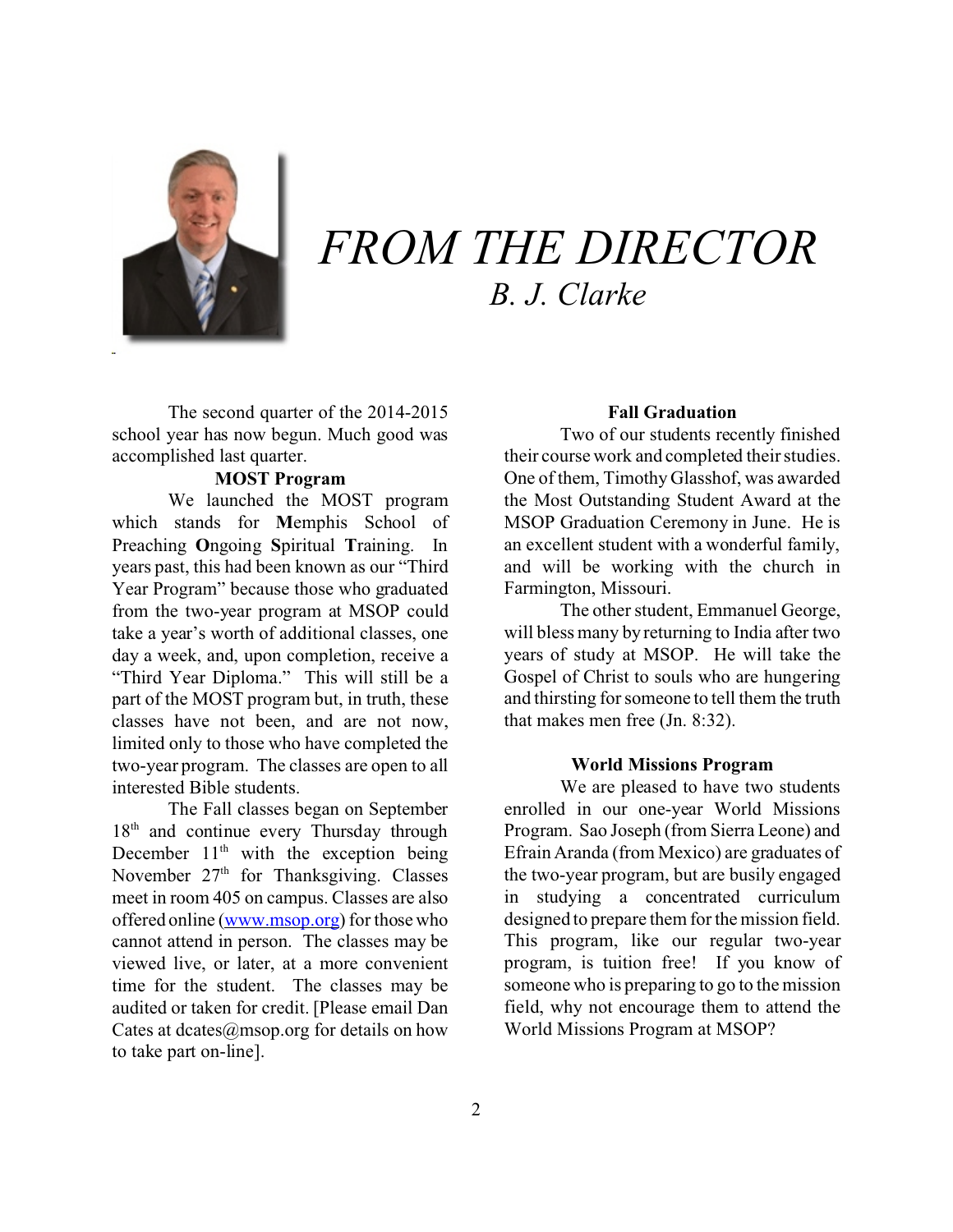#### **Recent Campaigns**

Right after their final exams for the first quarter, our students conducted four Gospel Campaigns across the country. A number of students participated in a campaign in Portage County, Ohio. Four of the churches in the county (Kent, Ravenna, Streetsboro, and Windham), came together and worked shoulder to shoulder in knocking doors during the daytime in the four communities, and then attended evangelistic services each night. Over 5000 doors were knocked, and there were visitors from the community who attended the services.

Campaigns were also conducted in Moultrie, GA, and Milton, FL, and Munford, TN. All in all, nearly 10,000 doors were contacted with information about the Lord's

church. Many Bible correspondence courses were set up, and several home Bible studies were set up. In the Ohio campaign, we were blessed with two baptisms.

We believe it is very important for our students to learn in environments outside of the classroom as well as in the classroom. These evangelistic campaigns provide them with invaluable experience in how to approach people with the Gospel of Christ. Please pray that our efforts will continue to bring forth fruit for years and years to come.

We are indebted to our alumni and others for supporting our efforts to educate men to take the saving Gospel to a lost and dying world! You are making an eternal difference. May God continue to bless you!

## **MEMPHIS SCHOOL OF PREACHING CONDUCTS MILTON, FL CAMPAIGN**

[**Editor's Note:** I found the following article and picture posted on the [www.brotherhoodnews.com](http://www.brotherhoodnews.com) website.]

MILTON, FL (BNc) — The Margaret Street Church of Christ, Milton, FL is hosting a Campaign for Christ this week, October 26-30.

Twelve students from the Memphis School of Preaching, Memphis, TN are in Milton knocking doors, setting up Bible correspondence courses, home Bible studies, and inviting people to attend the Gospel Meeting each evening at 7:00 p.m. As of Tuesday evening 1,094 invitations had been extended, 21 Bible correspondence courses set up, and three personal Bible studies arranged.

Barry Grider, Preacher for the Forest Hill Church of Christ in Memphis, is speaking at the 7:00 p.m. worship services. The Forest Hills congregation is home to the Memphis School of Preaching. B. J. Clarke serves as Director of the school.

Memphis School of Preaching, or MSOP as it is lovingly called, has 50 students who are studying to become gospel preachers. The students have come from various states and several foreign nations including South Africa, Mexico, and Panama.

Before a student can graduate from MSOP, in addition to course work, he must participate in three Campaigns for Christ and one Restoration Tour. Campaigns are set up twice a year in the Spring following the school's lectureship, and in the Fall. During the Milton, FL campaign there were three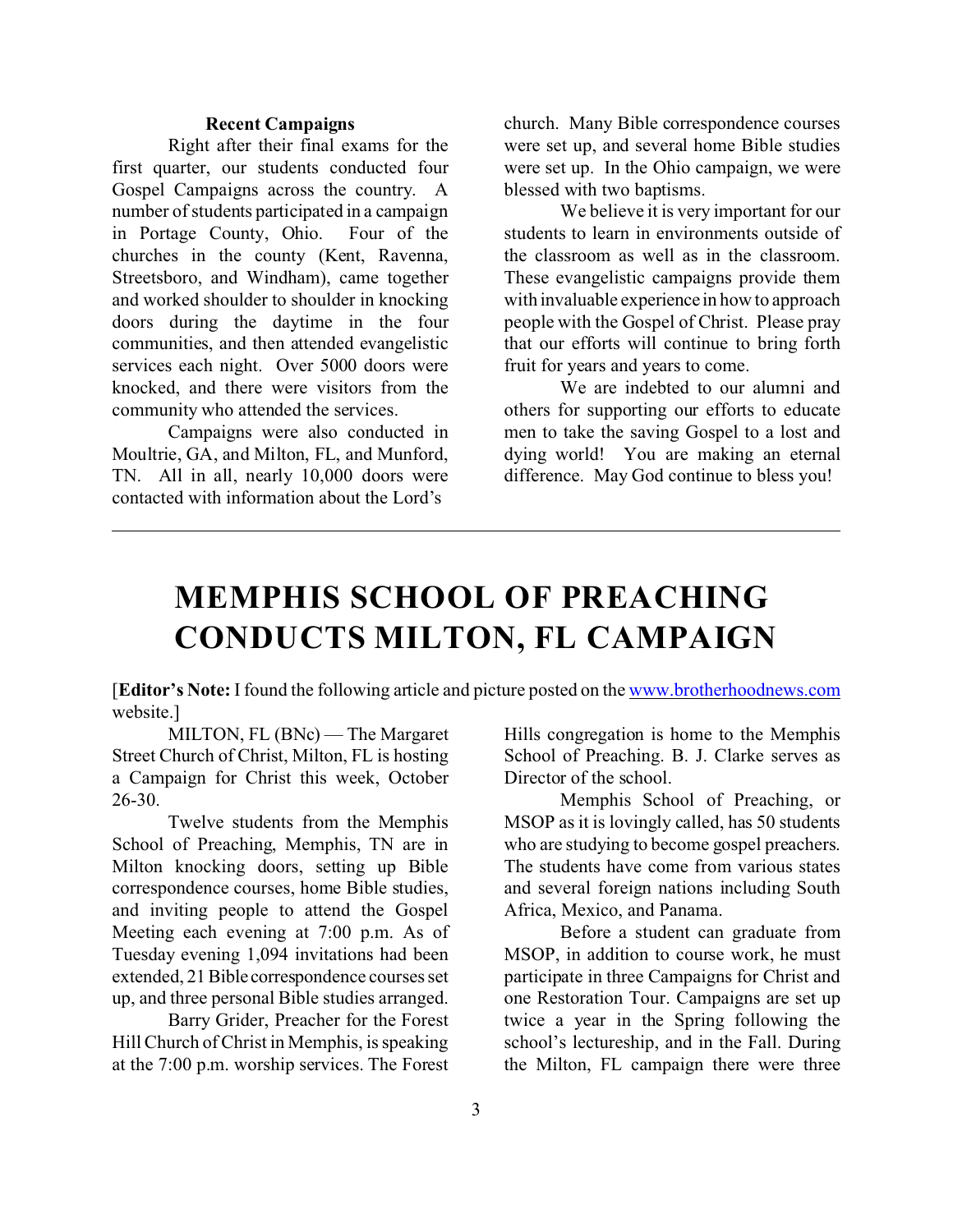other campaigns being conducted across the country. One was in Ohio with B. J. Clarke preaching, one in Moultrie, Georgia with Jake Sutton preaching, and one in Munford, TN.

Any congregation wishing to host a

Campaign for Christ with the help of the MSOP students should contact Billy Bland at office@msop.org.

Preston Silcox is the preacher for the Margaret Street Church of Christ, Milton, FL.



**Front Row L-R:** Preston Silcox, local preacher, Sao Joseph, Barry Grider, T. J. Skelton, Trent Sherwin.

**Back Row L-R:** Josh Holloway, Efrain Aranda, Theo Scullard, Brandon Myers, Daniel Manning.

### **Have You Paid Your Dues For 2014?**

Our MSOP Alumni Association dues are \$25 a year and may be sent to MSOP in care of our treasurer, Keith Mosher, at 3950 Forest Hill-Irene Rd., Memphis, TN 38125. Make checks payable to MSOP Alumni Association.

 If it is more expedient, just go to the alumni page of the website at [www.msop.org](http://www.msop.org) and pay using your PayPal account. These funds allow the Board of Directors of the Alumni Association to fund special projects for the school and to send death benefits for deceased members. This is separate and apart from any contribution taken up at our annual alumni and friends dinner for a designated purpose. Please send yours in today!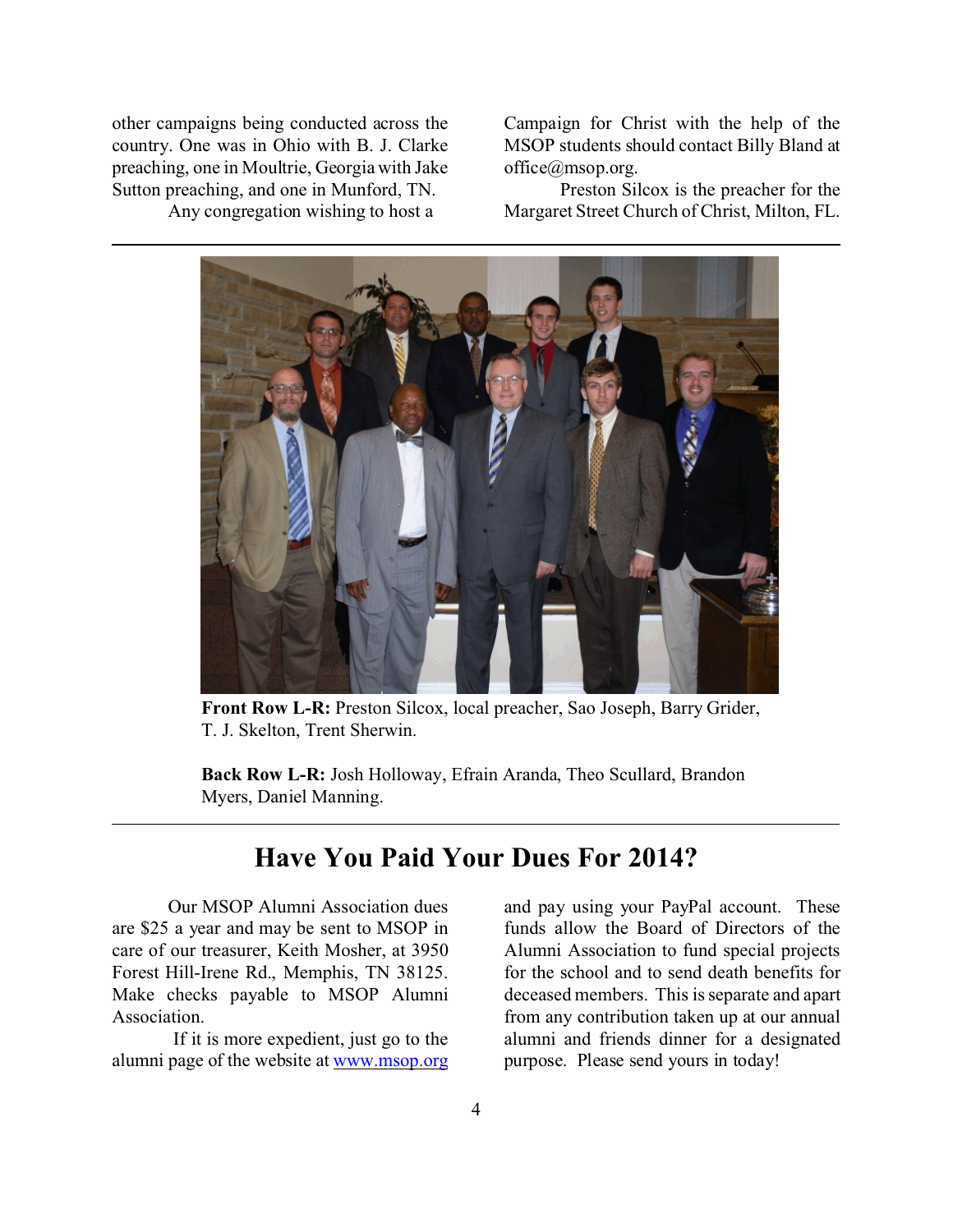## **AN APPEAL FROM FOUR SEAS COLLEGE, SINGAPORE** *Peter Chin*

4,427,000,000. This staggering number represents the population of Asia. To the Christian, it represents more than that though, as each number in that figure is a soul more valuable than the entire world (Matthew 16:26). Sadly, these souls are separated from evangelistic, mission-minded Christians in the USA by two walls: language / cultural barriers and unstable / antagonist governments. But what if there was a way to assist the 4,427,000,000 souls without having to learn the 2,269 languages and dialects spoken throughout the region, not to mention the cultures that support these languages and dialects? What if there was a way to bypass the "closed door" policies of Communist and Muslim countries? That's the opportunity presented by Four Seas College of Bible and Missions.

Four Seas College is located in the modern, English-speaking island nation of Singapore. Singapore is a regional hub for business and education, and its government is extremely tolerant of religion. Four Seas is able to operate openly and publicly as a religious school. We are registered with the government, allowing us to appeal to them for working visas for foreign teachers and, importantly, student passes for those who wish to study the Bible - even if they are from places closed to the gospel. We teach our students in English, and they return to their countries to teach in their respective native tongues.

Our primary goal is to strengthen the churches of Christ throughout Asia. As a consequence, we train both men and women.

Students are fed a steady diet of the word of God, studying five days a week and having classes for four to five hours a day. Each morning begins with a chapel service where the men lead in actions of worship and give devotional talks (ladies have their own separate chapel service fortnightly). The men are encouraged to become preachers if possible and if they desire, but if not to become strong members wherever they may find themselves. The women are encouraged to become teachers of women and children and to become one-on-one personal workers.

The school has been around since the 1960's. It has had its ups and downs over the years, but it has managed to graduate 185 people from 19 different countries. In the last three years, we have had students from China, Vietnam, the Philippines, Laos, Malaysia, Singapore, India, Myanmar, and Australia. Eleven of the men from the graduating classes of 2012 and 2013 have gone on to become full or part time preachers. Some of these men have gone back to nations where full time, American missionaries are not wanted or allowed. All of them are reaching out in languages besides English.

Four Seas is not the only way to take the gospel into Asia, but it is a good way. The problem is that it needs your help. Our appeal at this time is not financial (though such would be appreciated!); it is an appeal for manpower. Four Seas essentially runs on a skeleton crew, consisting of full time instructors Peter Chin (MSOP class of 2006) and Patrick Swayne (MSOP class of 2005), part time instructor Eddy Ee (longtime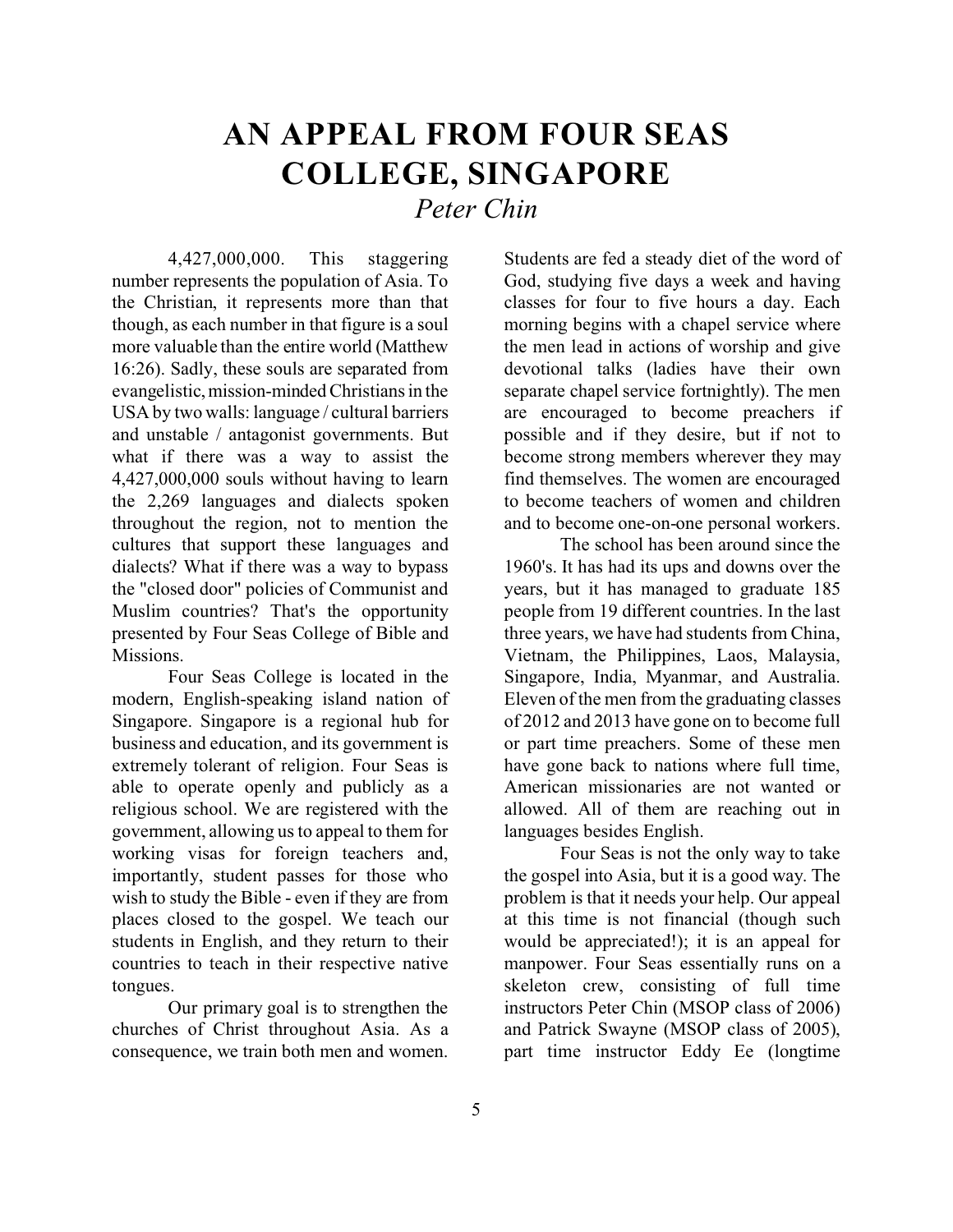evangelist of the Jurong congregation), and secretary Pooi Fun Chin. The school is forced to use instructors around the world who beam in to our students via Skype; however, this situation is far from ideal.

Our main appeal is for one more man to commit himself to move to Singapore and serve as a full time instructor at Four Seas. This will free up the current faculty to do more recruiting and promotion and reduce or perhaps eliminate the need for online instructors. We trust from the above that you can see the opportunity that such work presents, and if you are at all interested, please contact us.

Our secondary appeal is for men to assist us as visiting lecturers. We are currently trying a restructure of our schedule that would allow a visiting lecturer to come at the school for roughly 7 weeks. Simple accommodation is available for an instructor and his wife. In addition to working at the school, it is highly likely that the lecturer could use the weekends

to preach at congregations in Singapore and Malaysia if he desires. It would thus be a fruitful trip, both in the short term as one strengthens the brotherhood, and in the long term as one helps to touch the life of our students. It is an ideal opportunity for retired couples.

Our final appeal is for instructors who can assist us with online teaching. This would involve making a commitment for 7 weeks to dedicate either two hours on Sunday / Tuesday / Thursday nights or three hours on Monday and Wednesday nights. We are certain that you will find teaching our students a rewarding experience.

If you are interested in helping us with any of the above needs, please contact us via our school's secretary, Pooi Fun Chin at  $\leq$ admin@fourseas.edu.sg>. We will be happy to answer any questions that you have. For the Cause of Christ, The Faculty & Staff at Four Seas College of Bible and Missions. [www.fourseas.edu.sg](http://www.fourseas.edu.sg)

### Mark Your Calendars

 *A One Day Seminar On Preaching With Tom Holland* At Memphis School of Preaching (and at www.msop.org)

### *December 17, 2014 (9:00-11:30 a.m. and 1:00-4:00 p.m.)*

Brother Holland will spend the day addressing what both Scripture and decades of experience have taught him about being an effective Gospel preacher. He will cover many topics, but will give a special emphasis to "The Power of Personal Visitation" in building up the local church, and being an effective preacher. Although the seminar was first planned as a means of educating MSOP students, the seminar is open to any elders/preachers/members who wish to attend in person. Additionally, the seminar will be live streamed at www.msop.org for all who wish to view these messages. If you plan to attend in person, we need to know in advance in order to have sufficient seating available. Please email bjcmsop@icloud.com if you plan to attend.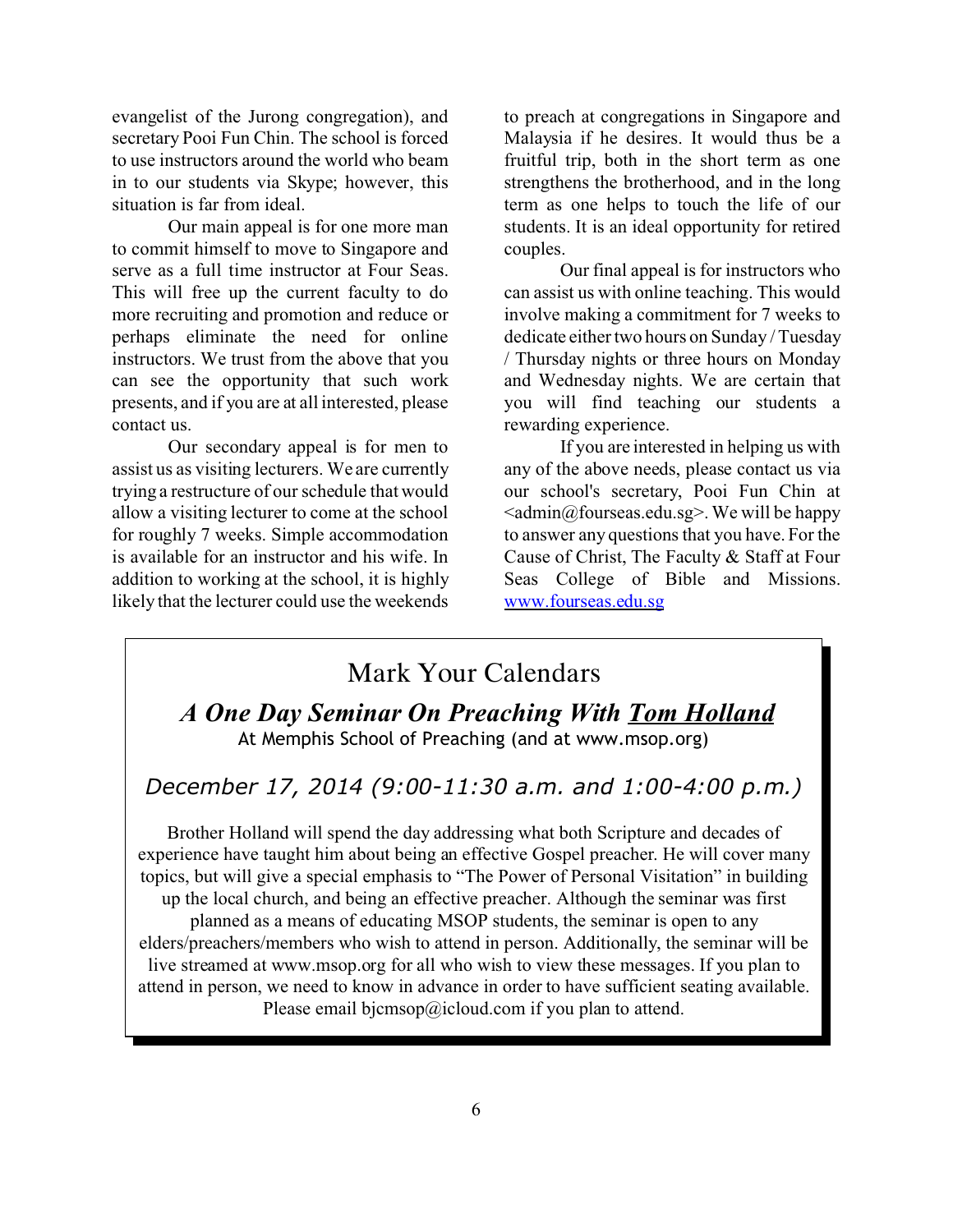#### *Births*

Congratulations to **Mr. and Mrs. Anthony Clay II (2011)**. Their son, Connor Lee Clay, was born on November  $21^{st}$ . He weighed 7 lb. 6 oz. and was 19.5 inches long.

### *Moves*

**Anthony Clay II (2011)** writes, "I wanted to inform you for your newsletter that I have moved from Webb, AL to Phenix City, AL to accept the work at Phenix City.

**Randy Collum (2010)** writes, In October my family and I began to work with the Pine Vale Children's Home in Corinth, MS. I will be serving as the Campus Manager and in Church Relations. I do not intend to take a pulpit job, but I would appreciate any opportunity to preach as a fill-in, for a gospel meeting, or to tell you more about Pine Vale. I will be actively working to raise funds for the children's home and hope others will assist me in my efforts. The children's home can currently provide care for up to 30 children. We have three cottages and pray that we are able to build a fourth home soon. We are currently looking for a set of house parents to replace a couple that is retiring after 12 years with Pine Vale. If you would be interested in knowing more about the position, Pine Vale, or how you can assist us, please call me at 662-286-6555."

#### *Health Update*

In his recent newsletter, **Brett Rutherford (1996)** who is a missionary to Tasmania, Australia wrote, "On a personal note, I have been feeling great. Joanne and I start our day by going on a long walk. We walk about seven kilometers every day. I am trying to get a little fitter in case I have to spend more time in hospital. I go into the Royal Hobart Hospital on the first Thursday in November for a cerebral angiogram. The idea of it does not excite me, but if it will help determine what is going on in my head I will be pleased to have it. My neurologist is an expert in multiple sclerosis, and he is not convinced that it is MS. I am so grateful for all the get well cards I continue to receive. I am particularly thankful to all of the Ladies' classes who have sent cards. All of these cards have been a great source of comfort and encouragement to me. It is so nice to know there are so many brethren praying for my recovery. I do consider myself blessed that my condition has not prevented me from doing the Lord's work."

#### *In Sympathy*

Mary Jo Lance, the mother of **Mark Lance (1998),** passed away at age 76 on November 15, 2014 at Slidell Memorial Hospital in Slidell, LA. She was a retired employee of Aquatech and a member of the Chalmette church of Christ. Here funeral was held in McMinnville, TN on November 21, 2014 with Garland Robinson and Jonathan Stubblefield officiating. Our sympathy is extended to her family.

### *Goal Reached*

**Mark Lance (1998)** wrote, "We reached the goal of \$25,000. We have just over \$15,000 in new expenses. I want to give my appreciation for all our brethren have done for my family. Jessica has shown great improvement since prayers have been given on her behalf. She is doing better than I have seen her do in five years. I am so thankful to God."

**Douglass Hoff (1992)** writes, "I have been working with the Lord's church in Clarion, PA for the past 3 years. We are a small, struggling congregation. In the last 18 months, we have lost 2 families and two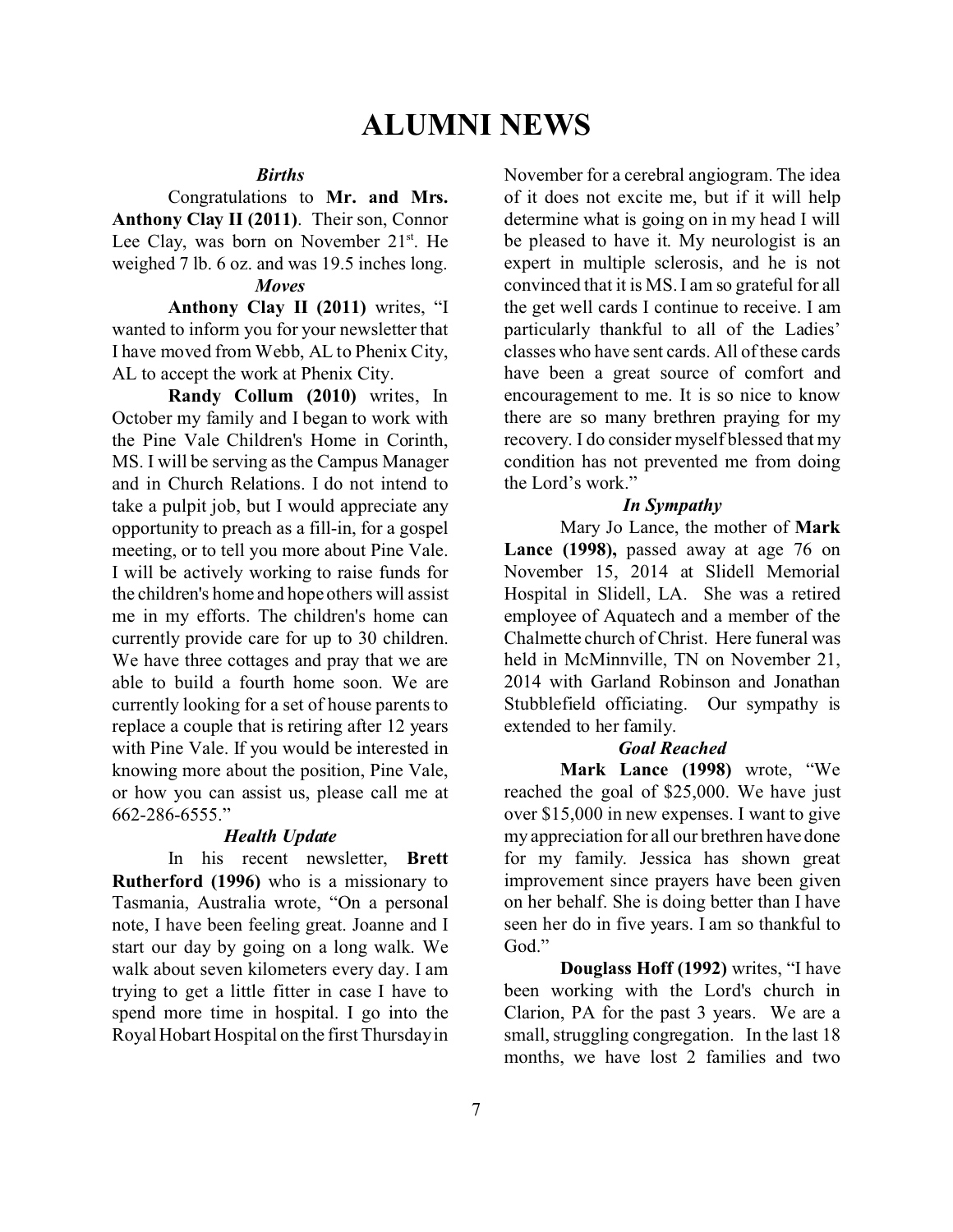*Missions*

single men because of the job situation (a total of 10 souls). We have also had to withdraw fellowship from 3 physically related families and my middle daughter who became unfaithful. As a result, our attendance has dropped by 20 (including children). Occasionally, our Sunday morning attendance drops below 20 but a good Sunday will be in the mid twenties (esp. when we have visitors). On the first Monday in October I started a group Bible study with inmates at the Clarion Jail. I am covering basic Christian Evidences. I advertised the classes with the title of "The Basis of Belief" since many people have no idea what "Christian Evidences" entails. So far, average attendance has been 6 souls. A few have shown what I hope is a genuine interest while some seem obviously disinterested. I covered "How we can know God exists," "How we can know the Bible is from God," "The so-called problem of evil, pain & suffering," and "Objections to hell refuted." Back in September I started taking the MOST on-line class on Christian Evidences. It has been 22 years since I left MSOP so I decided to take only one class to get back into the routine. Because the congregation is so small, my wife is working at the local Wal-Mart. I am trying to raise additional financial support hoping to be able to afford health insurance which we have not had for almost 4 years. The Lord's church in Union, SC made it possible for us to commit to the work here 3 years ago. They have been faithfully supporting me ever since. I just learned yesterday that the White Oak congregation in Chattanooga, TN will start supporting me in 2015. The church in Adamsville, AL also sent a one time gift as support for the last few months of 2014 and all of 2015. God is great, very gracious and providentially helping us in this work through such faithful brethren!"

**Denton (Denny) Landon (1983), and Howell Ferguson (1984)**, visited The Bear Valley Bible Institute of Ukraine in their temporary location of Ternopil, Ukraine in September. The school was forced to relocate from Gorlivka when armed insurgents entered the building during Sunday morning worship services in late May and took it over. The students and staff are making the best of a very difficult situation. Please pray for these brethren as they continue their service to our Lord and contemplate a more permanent location. In late October, Denton traveled to Chimala, Tanzania, to teach the graduates of the Chimala Bible Institute and assist in graduation ceremonies. The work of the school continues to assist the church in the area. One of the graduates of CBI was recently appointed an elder in the church meeting at Chimala. This is the first eldership for this congregation. Please pray for these brethren. They are already establishing and supporting new congregations in Tanzania.

**Howell Ferguson (1984)** and his wife Mary will be leaving his work at the North Jackson church of Christ, Jackson, TN and relocating to Chimala, Tanzania in January 2015. They will be working under the oversight of the Westside church of Christ, Brownsville, TN. After acclimating at Chimala for the first year, Howell and Mary will transition to the old Ailsa mission up the Ki pen gere Mts. just behind Chimala to work in evangelism, church planting, and leadership. They can be reached at (731) 345-0 0 2 3 or email a t [howellferguson@gmail.com.](mailto:howellferguson@gmail.com.)

**Eugene Jenkins (1980)** and his wife Luvenia continue their work, here in the United States as well in foreign lands, with Campaigns for Christ through World Missions. He wrote, "This year we worked primarily on the island of Jamaica, and here at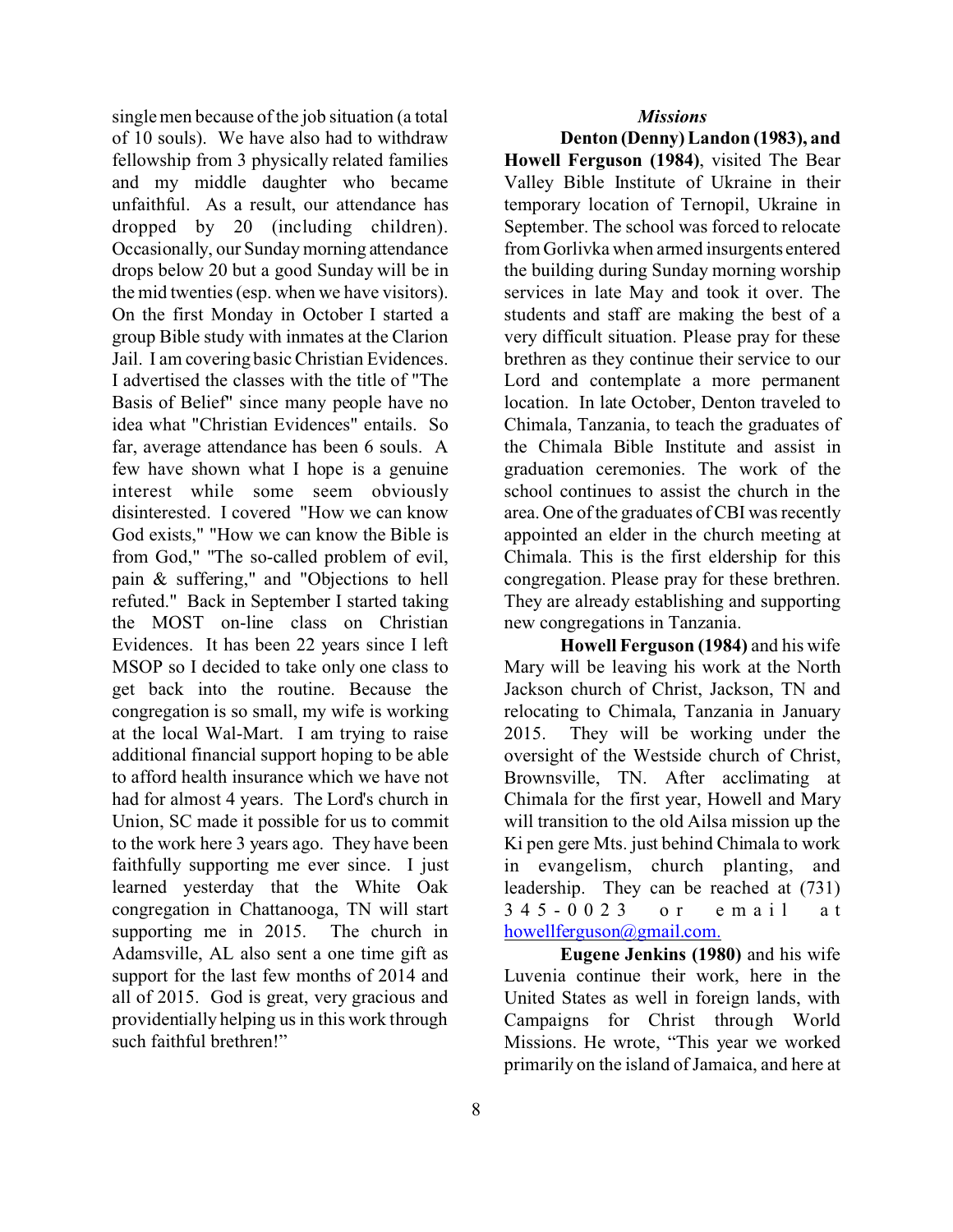home with both of us working at two local Bible camps. Luvenia spoke at the MSOP lectures, as well as on several ladies' days and teacher's workshops (Belle, Missouri;Topeka, Kansas; Austin, Arkansas; and Higginsville, Missouri). She also teaches one of the weekly children's classes and the bi-weekly ladies' class at Oak Grove, Missouri, when we are home. We will work several weeks in Jamaica again in 2015; three weeks in January and three or four weeks in June. Plans are also being made to work with brethren in Grand Cayman, the Turks and Caicos Islands, and the islands of Trinidad-Tobago. We will also work with brethren in Virginia, Minnesota, on a campaign August 3-9.

**Billy Bland (1997)** writes, "As I write these words, I am in Singapore getting ready to participate in the Four Seas Bible College Lectureship. Having left Memphis on November 13th we (Tim Burroughs, Tim Hayes and myself), arrived in Hyderabad, India on November 15th. We were met in Hyderabad by brethren Kumar, Nahu, Emmanuel George (who just graduated from the Memphis School of Preaching) and Emmanuel's father - brother Babu. I was invited to preach to the Lord's church in Hyderabad on the following morning, which I was glad to do. Brother Kumar's wife prepared us a meal after the morning service. We later learned there was a young lady who was baptized that evening at Hyderabad. Her husband was already a Christian, so we are glad they are now united together in Christ. KURNOOL: Leaving Hyderabad that Sunday afternoon, we traveled three or four hours to our destination in Kurnool. The following morning we started having "preachers Bible Classes" for the local preachers, (some denominational preachers also attended the meetings). Brother Babu also had previously arranged for us to go preach the truth to 3 denominational churches in an effort to lead

them out of Denominationalism. Accordingly, I preached to a Pentecostal church on Monday evening. My Topic was "THE CHURCH OF THE BIBLE." I explained to the ones gathered (including their preacher), that the church of the Bible was built by Christ, is not a denomination, wears the name of Christ, and worships scripturally. As an illustration for God's authority to sing (and not add mechanical instruments of music), I reminded them of God telling Noah to use "gopher wood." I asked them would it be okay for Noah to use oak or pine in addition to the gopher wood. They answered "no." I then asked, "did God say sing and beat the drum?" They said "no". I then asked did God say "sing and play a guitar?" Again, they said, "no." So I then showed that we have authority to sing, but no authority for using the mechanical instruments. They seemed to get the point. I also explained how people became members of the Lord's church by believing in Christ, repenting of their sins, confessing the Christ and being baptized for the remission of their sins. They were very appreciative of our coming and preaching God's Word to them. We are hopeful that the preacher and then the congregation are going to be converted. The preacher has asked brethren Babu and Emmanuel to come back and preach more to them. The other two churches were Baptist churches. We also think that at least one of these churches will be converted. Our going into the churches reminded me of how Paul used to go into the Jewish synagogues and preach the Gospel to the Jews. Let's pray that some of these churches will be converted to Christ. SINGAPORE: Upon completing our mission in Kurnool on November 21st, we drove back to Hyderabad, and caught an 11:35 PM flight to Singapore (about a 4 hour flight but due to the time difference we arrived in Singapore at 6:00 AM). On Saturday, November 22, we attended the Graduation of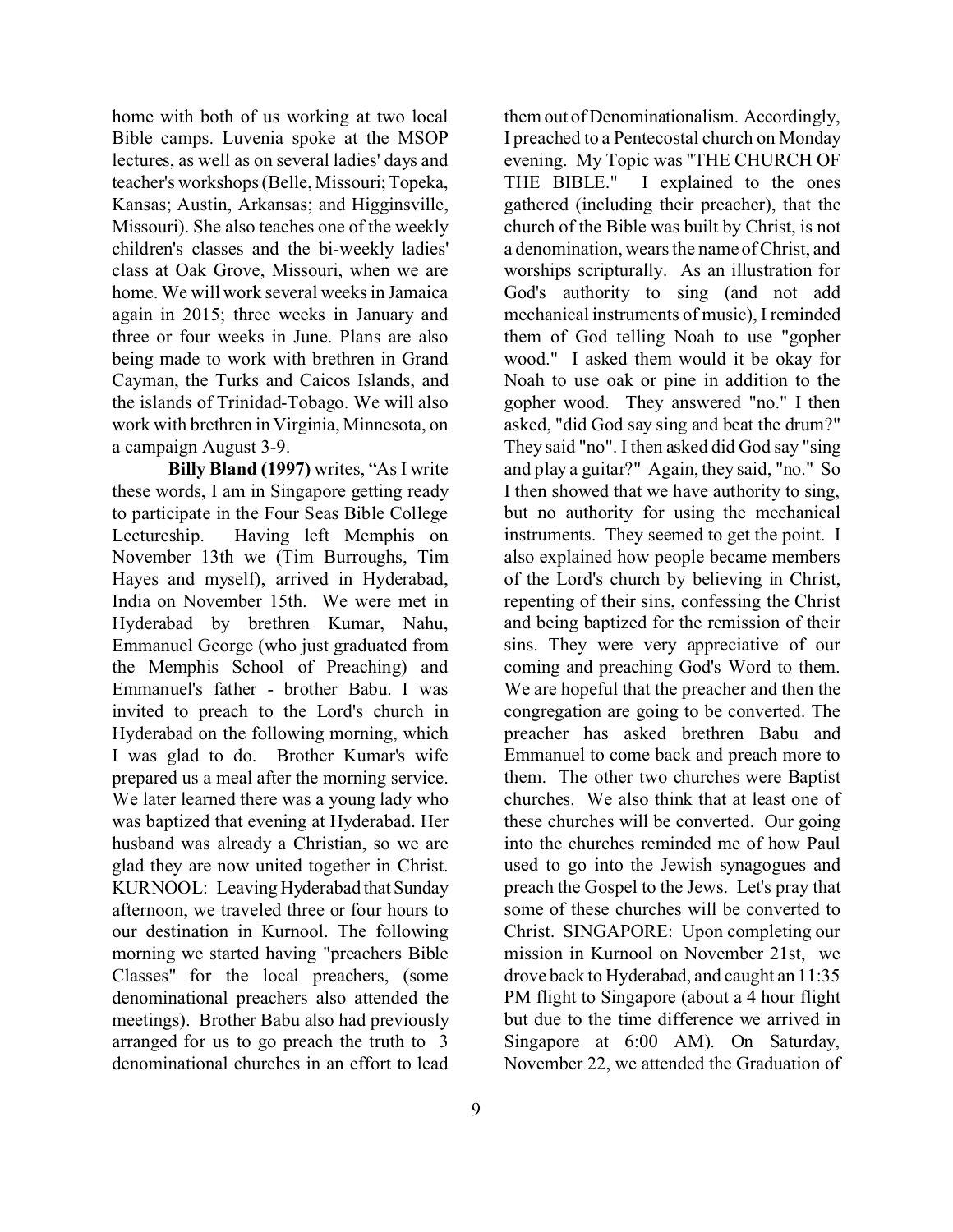some of the students at Four Seas Bible College. The next day, brother Tim Burroughs taught the Bible class and I

preached at the Jurong church of Christ. Brother Tim Hayes taught and preached at the Lim Ah Pin congregation. The lectureship gets underway tomorrow. The Theme is "THE SPIRIT AND THE WORD." My topics are "WHO IS THE HOLY SPIRIT" and "THE GIFT OF THE HOLY SPIRIT." In addition to the lectureship, there will be Gospel Meetings held at the Jurong and Lim Ah Pin congregations Thursday night through Sunday. We

are scheduled to preach in these Gospel Meetings along with some other brethren. Thanks so much for your prayers and support for this work. I wanted to keep you informed by this update and also solicit your prayers. Lord willing, we will leave for the U. S. on December the  $2<sup>nd</sup>$ . I hope you have a "Happy"

Thanksgiving."

Our first World Missions Program graduate, **Adam Evans (2013-WMP)** and his

> family, have returned to Tanzania following a recent furlough in the U.S. They traveled through seven states and presented to twenty-two different congregations while visiting family, doctors, dentist, etc. In the accompanying picture, brother Evans is seen preaching in an evangelistic open air gospel meeting October 20-26 during the Mtwivila Campaign. Each day they met at 8 A.M. for a devotional at the building and then went door to door from 8:30 A.M. to 11:30 A.M. Then, they returned at 1:30

P.M. to set up for the meeting which started at 2:30 P.M. Each day they hosted two topics and one question and answer session. We are grateful for his good work, and looking for others like him who are willing to come to M.S.O.P. for training in the World Missions Program.

### **Order Your Copy Of "STILL STANDING: BUT NOT STANDING STILL"**

Please call 1-800-782-8175.

The cost of the 2014 book is \$23. The 2014 CDs (searchable on your computer, with text from all MSOP lectureships, plus many other valuable volumes) are \$25 per CD. Or, you may purchase the 2014 book and CD for \$35 and save \$13. Shipping and handling are extra. Please call for prices of other books.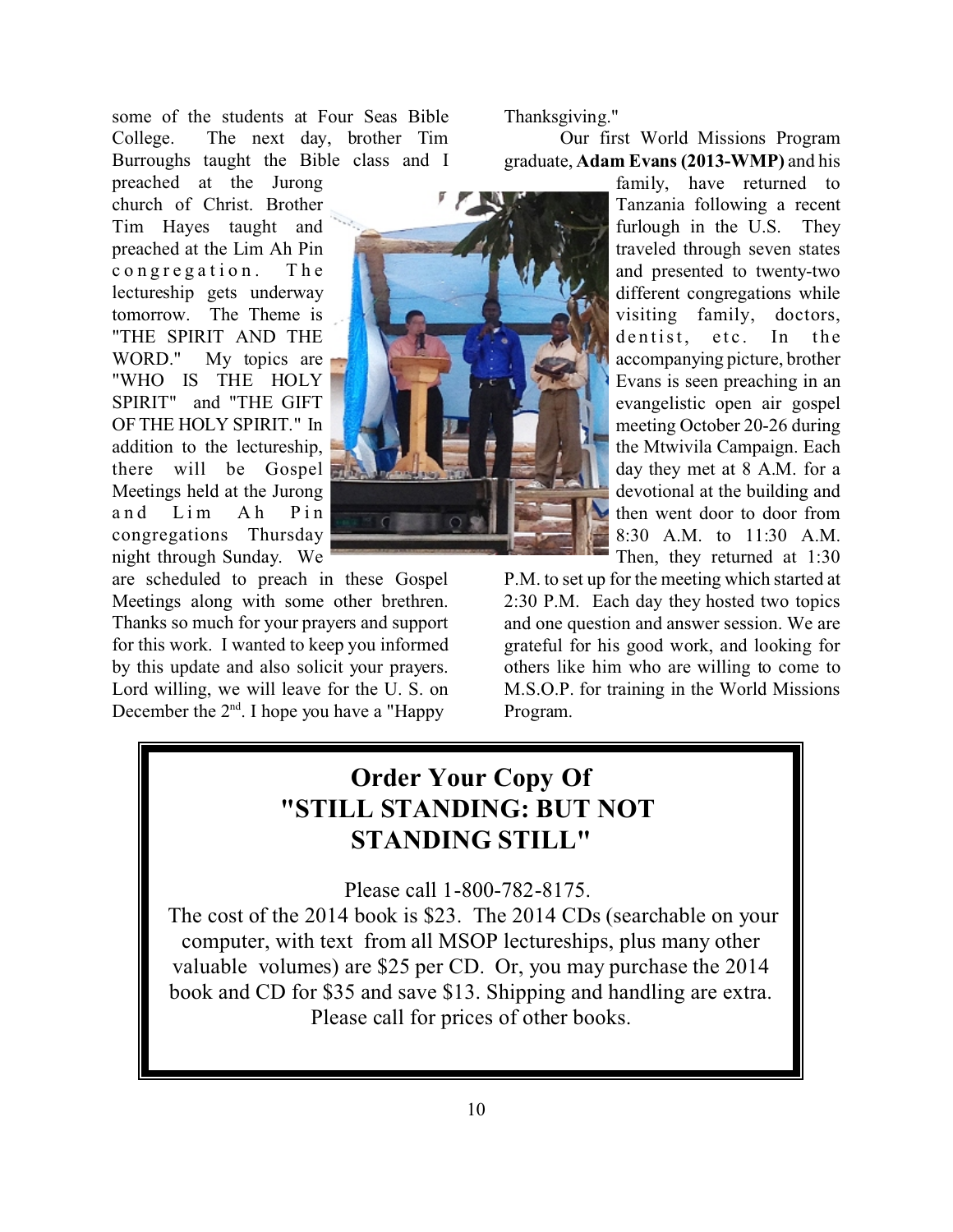# **THE AMAZING UTILIZATION OF MODERN TECHNOLOGY AT MSOP**

*Mike McDaniel*

On November 11, 2014, at 6:30 A.M., I got in my car to make the drive from my home in Caruthersville, Missouri to the Memphis School of Preaching. The air was frigid, but conditions seemed good otherwise. My trip was fine until I approached Jericho, Arkansas where I began to see snow on the ground, ice on the interstate, and a huge traffic jam.

I was able to get off the interstate and proceed down Hwy 77 through Marion, Arkansas to West Memphis. I tried three different ways to get on the interstate. Traffic was not moving at all. Upon calling the school at 8:40 A.M., I learned that there had been at bad wreck and fatality at the Forest-Hill Irene exit and that the Bill Morris Parkway was now closed. A surprise snowfall had stricken Memphis before rush hour, crippling the interstate system. There were wrecks on both of the unsalted bridges and they had to close them. I learned later that it would not be until the afternoon before things got back to normal. I could see the Memphis skyline from Broadway Avenue in West Memphis, yet I had no choice after an hour of waiting but to return to Missouri.

I was scheduled to teach my Mission Program class on Principles of Leadership from 9 to 11. That would not happen. However, I was also scheduled to fill in for brother Billy Bland in Hermeneutics (A First Year Course) from 1:10 to 4 P.M. At this point, I wanted to try to salvage something of my day as my morning had been futile. I called the school and talked with brother Efrain Aranda, one of our World Mission Program students. He and brother Stephen Ulrich, a second year student who assists us with tech support, would make preparations for me to teach my afternoon first year class online using Blackboard software which is provided for my use by the Online Academy of Biblical Studies.

After surprising my wife at the elementary school where she serves as the library aide, we were able to have lunch together. By 1:10 P.M., I was at my computer and ready to teach Hermeneutics all afternoon. I was very grateful. At the time, I had no idea, however, the technical intricacies of the multiple tasks which brother Ulrich was overseeing at the time.

In the second year classroom, the students were watching a video and audio archived stream of brother Bobby Liddell's lesson on the book of Haggai from November  $11<sup>th</sup>$  at the  $12<sup>th</sup>$  Annual Schertz Lectures in Schertz, Texas. This was courtesy of the Online Academy of Biblical Studies website: [www.oabs.org.](http://www.oabs.org.) This video feed was streamed by the Mac mini that is connected to the classroom TV and controlled from brother Ulrich's iPhone 6 Plus which is capable of monitoring and controlling every piece of network/computer equipment in the school.

At the same time, the M.O.S.T. class which was being taught on campus by brother Ted Clarke was also recorded and streaming live to our online students via YouTube Live and GoToMeeting. This class was controlled/monitored from brother Ulrich's iPad mini 2 in front of him.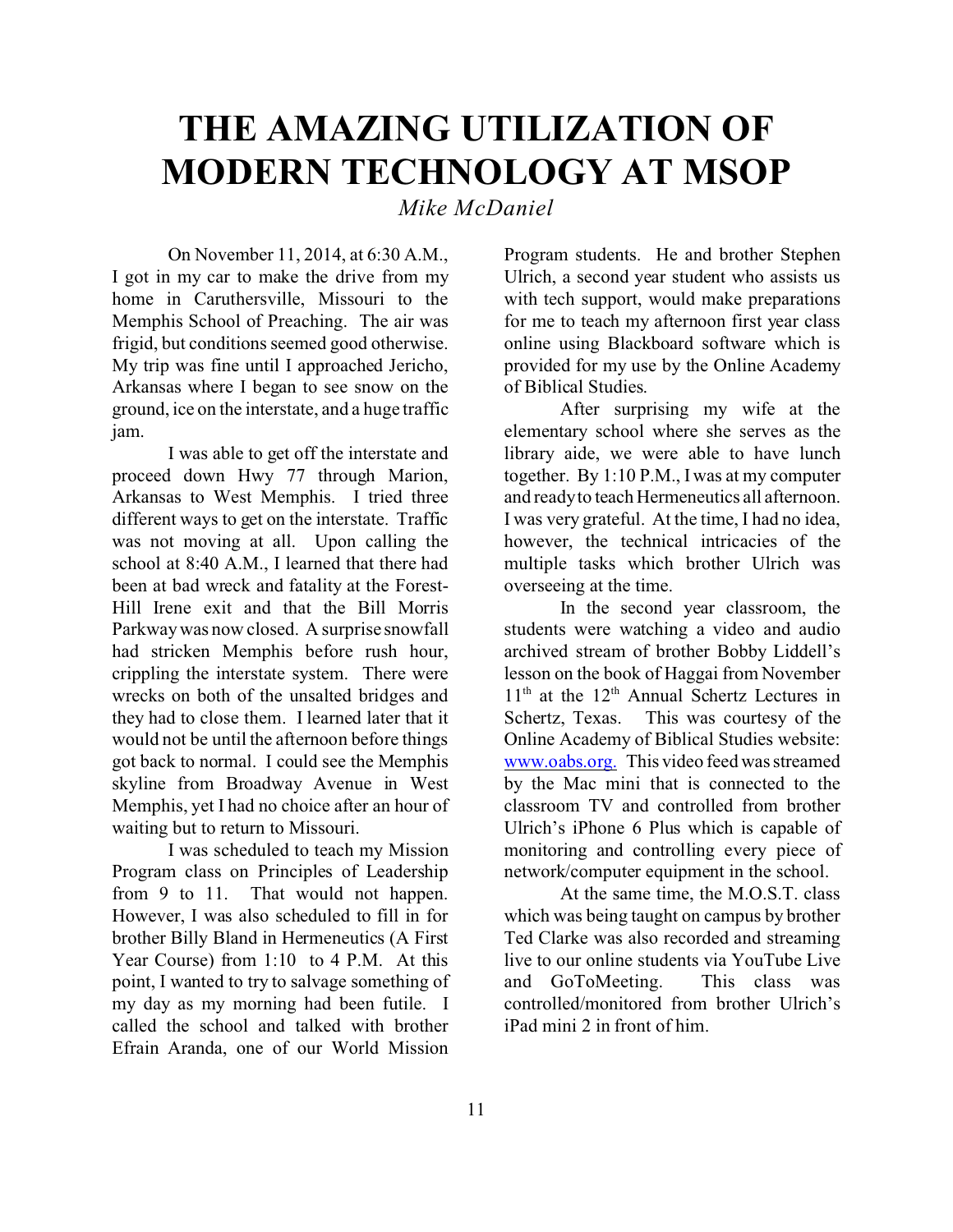Then in my first year class, we were streaming audio and video via BlackBoard Collaborate for me. Blackboard is completely interactive. I can see and hear the students, and they can see and hear me. We also have an active chat-room and a whiteboard which can be used for pictures, PowerPoint and writing.

Brother Ulrich was using his MacBook Air connected to the classroom TV to send the audio and video to the monitor for the class to observe while it was also capturing audio and video from the classroom and streaming that back to me. Brother Ulrich writes, "This will be handled in the future by the Mac mini in each classroom, but it will require the purchase of a new webcam for each classroom and possibly the chapel hall as well. I plan to purchase one for myself in the near future and begin testing it in one of the classrooms prior to asking the school to purchase them for every application. The cost for this is quite minimal at less than \$200 per room and it will provide business class wide angle 1080HD video and excellent room sound while integrating with our existing network infrastructure and video transmission methods . . .All three classes were being conducted via the internet simultaneously controlled by a single individual. Without the recent Hardware upgrades and support of our visionary director B. J. Clarke and the Forest Hill elders, none of this would be possible."

Brother Ulrich took a picture of what was going on during the second half of the day (11/13/14) because he couldn't think of a better way to explain the complexity of it all at the time.

When he showed me this picture on November 18<sup>th</sup>, I thought it was pretty amazing. I have been engaged with OABS online teaching since 2002 and have been grateful over the years to have been a part of some ground-breaking use of this kind of technology in the brotherhood. Thus, I am very familiar with this kind of technology. However, to see such a variety of software and hardware applications being utilized and being monitored by brother Ulrich on one November afternoon at M.S.O.P. to the glory of God and the edification of many makes me very appreciative also to our alumni and friends who have assisted us financially and in other ways in the Lord's Work. It was a source of encouragement to me on a frustrating day.



*Brother Stephen Ulrich uses his iPhone 6 Plus, and his iPad Mini to monitor McDaniel's First Year Class, and Clarke's M.O.S.T. class, while watching Liddell's lecture on the large monitor in the Second Year Class.*